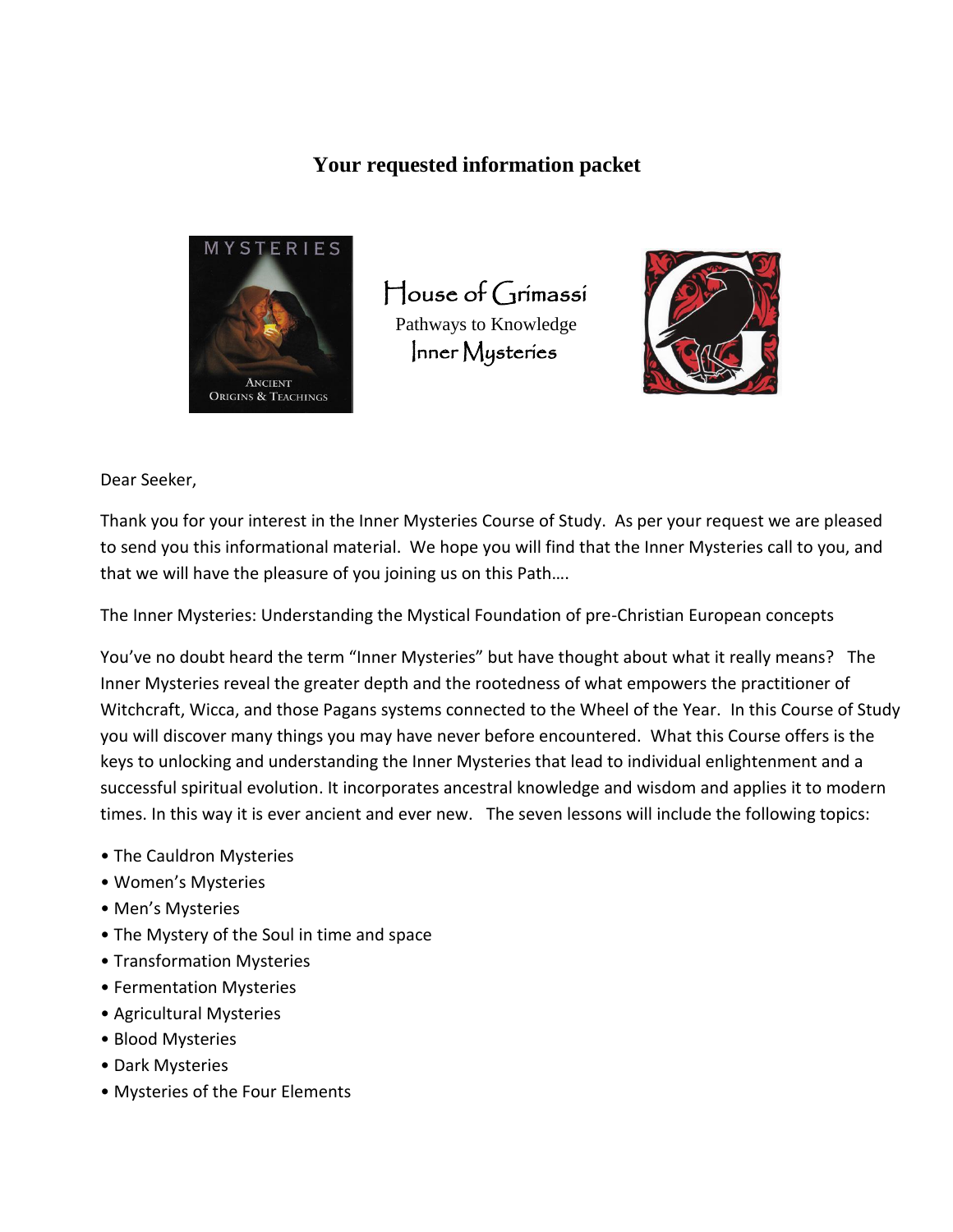What the Inner Mysteries offer is not the dead and mummified remains of some outdated previous system. Instead they present a living, active and authentic spiritual survival from an earlier natural time when humans lived in "common cause" with the world around them. It was a time when humans realized their place in the world, and drew purpose from that realization. We all can once again. Come and join us, and get to the roots of the matter!

With all good wishes and blessings-

Raven Grimassi and Stephanie Taylor-Grimassi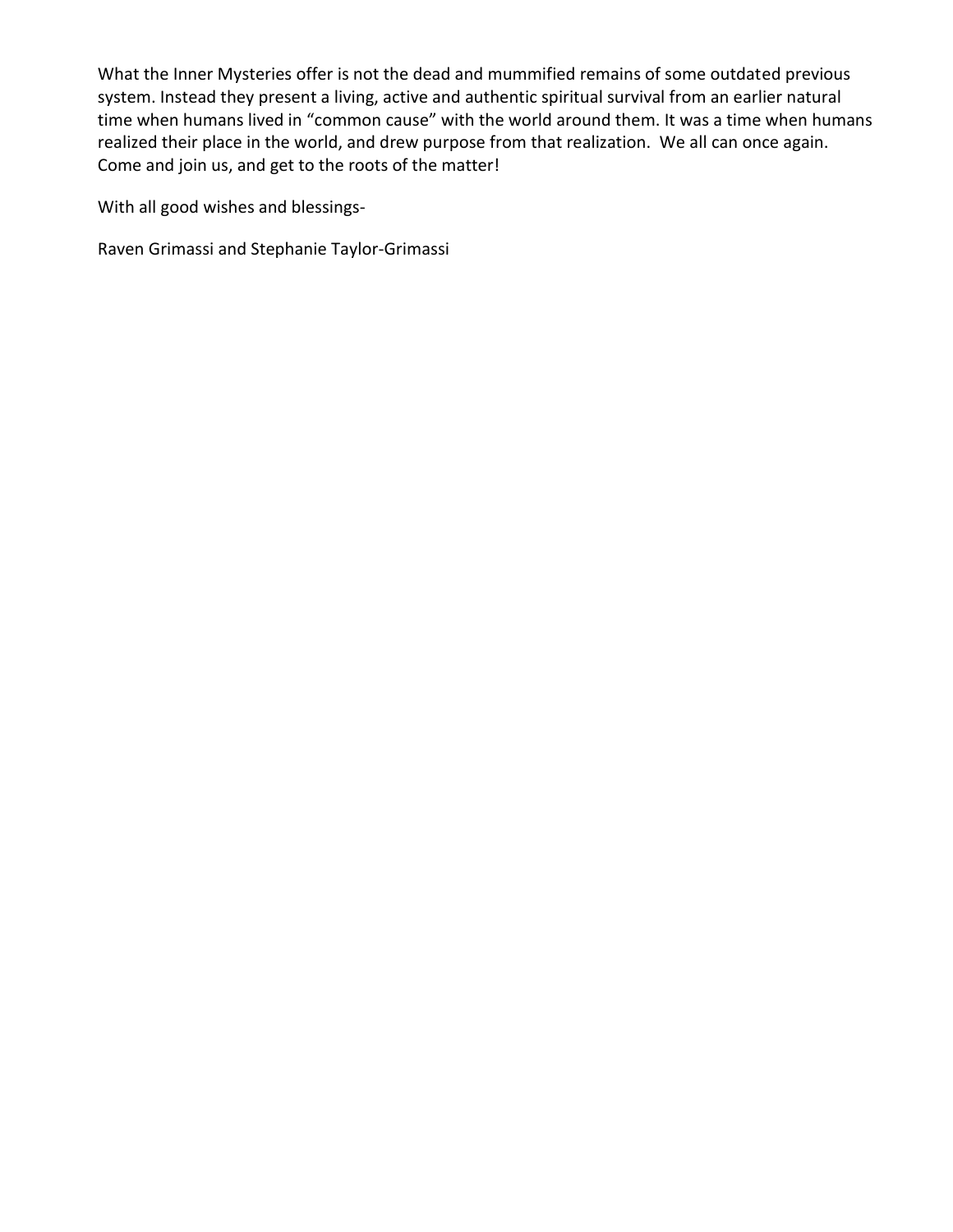



#### INSTRUCTOR BIOS

**Raven Grimassi and Stephanie Taylor-Grimassi** are a teaching team in the ways of Old World Witchcraft.

**Raven Grimassi** is a practicing Witch, teacher, scholar and an award-winning author of over 20 books on Witchcraft, Wicca, Magic, and Inner Mysteries Traditions. He brings to the table over 40 years of personal experience, study, and an in-depth understanding of these fields. Raven is a popular lecturer and workshop presenter all across the United States. It is his life's work to preserve the roots of pre-Christian European spirituality and mystical themes. His published books include such classic works as T*he Witches' Craft, Witchcraft: A Mystery Tradition, Old World Witchcraft, The Grimoire of the Thorn-Blooded Witch, The Cauldron of Memory,* and *Communing with the Ancestors.* 

Raised by an Italian native mother, Raven's early years were filled with the lore of Old Italy. In the summer of 1969 he discovered Wicca and spent many years involved with various groups and traditions. These included Celtic Traditionalist Wicca, Brittic Wicca, and the Pictish-Gaelic Tradition. Raven also studied under Lady Sara Cunningham in the 1970s. In the 1980s he created the Arician Tradition, which had roots in Italian Witchcraft. He later left the Italian Path in 2004. He is now the co-director of the Ash, Birch and Willow Tradition, a non-cultural system of Old World Witchery, a system rooted in the commonality of old European Traditions without a focus on any singular culture.

**Stephanie** has been a practitioner of Wicca & Witchcraft for over 20 years. She is a 3rd degree initiate of a Celtic Traditionalist system of Wicca, and a 3rd degree initiate of Italian Witchcraft (the Arician Tradition). She is a legally ordained clergy of Witchcraft. Stephanie has studied, taught, and used the magical arts as tools of transformation throughout her lifetime. She is also a Tarot reader, astrologer, and a teacher of Old World Witchcraft.

They are co-creators and co-authors of the two Oracles decks, The Well Worn Path(2005), and The Hidden Path(2007; both now out of print.).

In 2006, Raven and Stephanie formed the Ash, Birch and Willow tradition of Witchcraft, and together they co-direct and co-teach the ABW Tradition through the House of Grimassi (a Mystery School devoted to preserving pre-Christian European traditions). Through this school they offer home study courses on older forms of Witchcraft with students around the globe.

Raven and Stephanie currently live in New England and divide their time, respectively, between operating RavensLoft.biz cyber store, teaching workshops, co-directing the Mystery School known as the House of Grimassi, and of course, writing!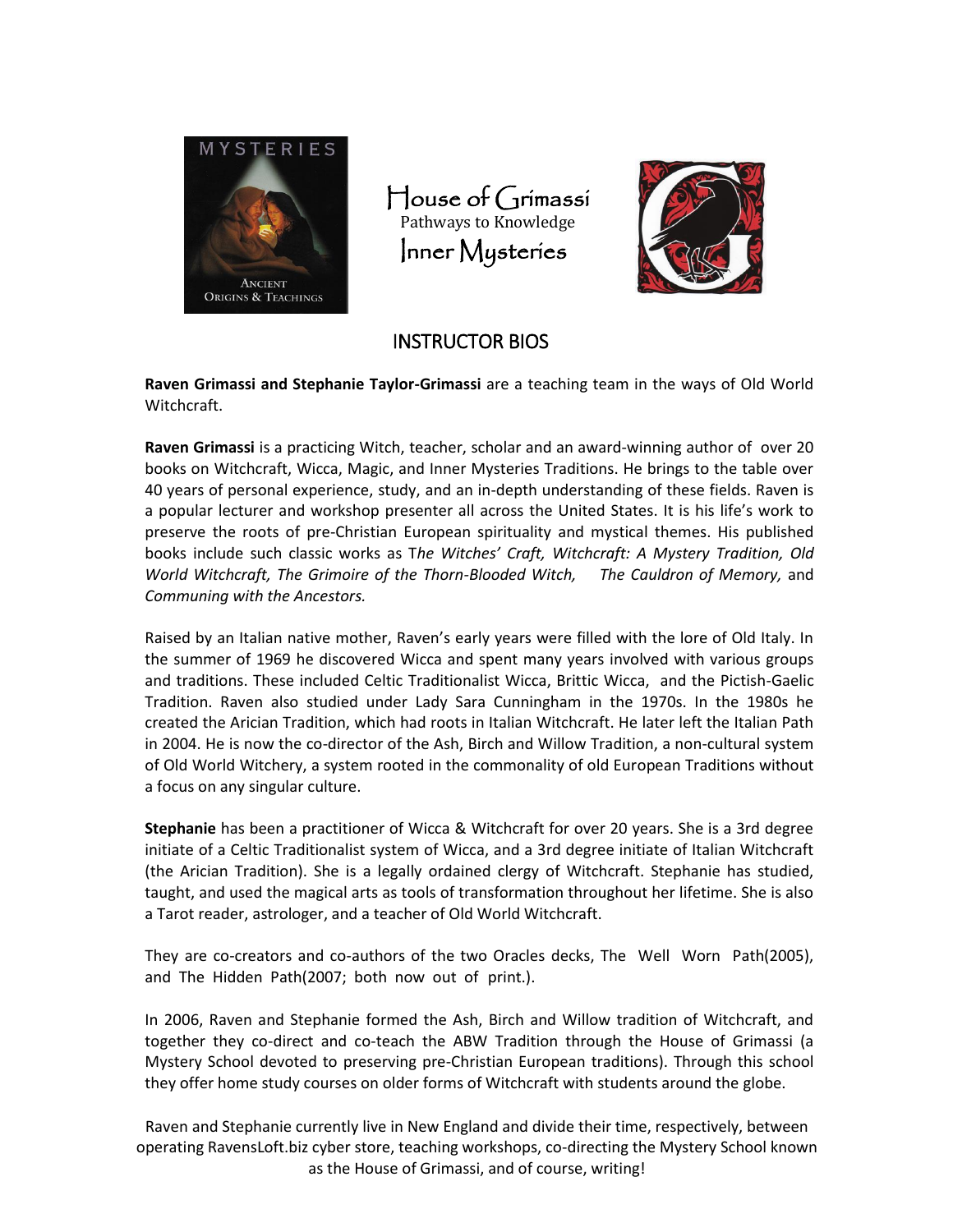



# The Cost of the Course

The cost of the Course of Study in Inner Mysteries is \$35 per month for 7 months. Membership includes a monthly lesson for seven months, a private Facebook discussion Group forum online, networking opportunities, and unlimited access to instructors through email.

If you know that another demanding commitment of your time is planned over the 7 month period in which you want to take this Course of Study, please consider if you are truly able to focus on the Course.

Please understand that this Course of Study is for people wanting to enhance their understanding of the deeper teachings that empowerment modern practices, beliefs, and rituals. If you have come to a point on your Path that you are ready for the next step, then apply for this Course of Study.

If you have questions or would like more information, email us at [InnerMysteriesABW@gmail.com.](mailto:InnerMysteriesABW@gmail.com.)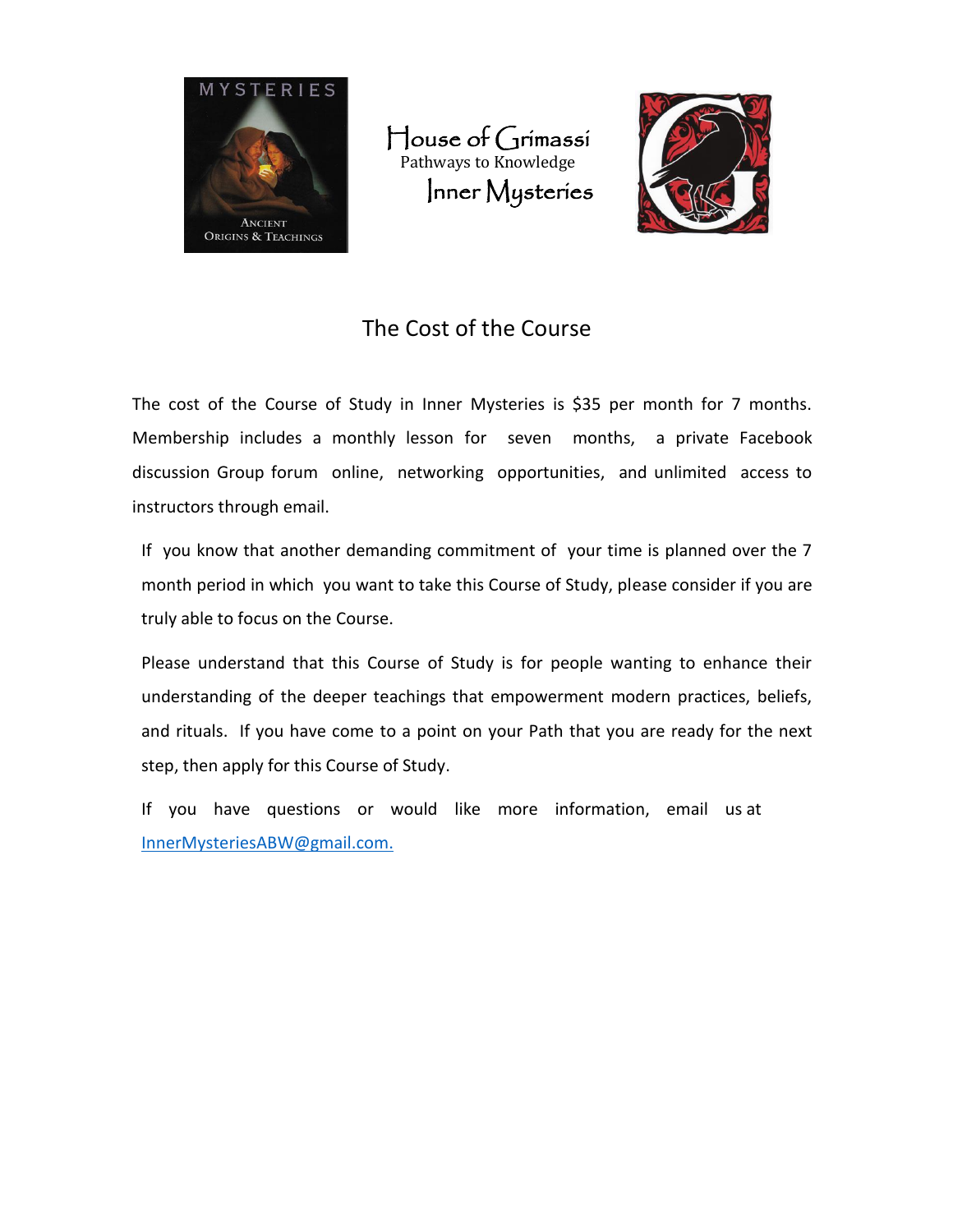



# **REGISTRATION FORM**

Date:

Name:

Address:

| Telephone: |  |
|------------|--|
|------------|--|

Email address:

Birth date: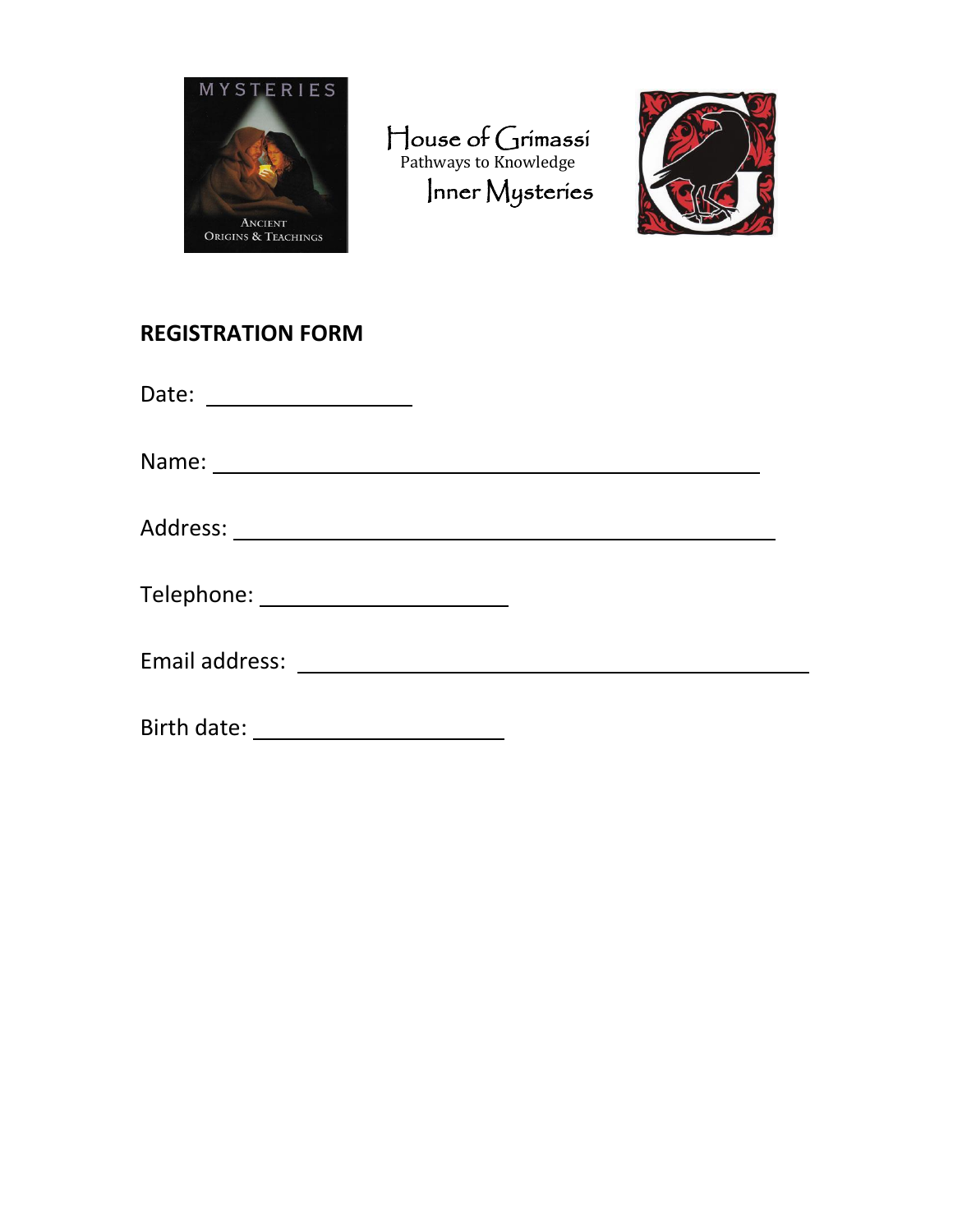



## **TUITION AGREEMENT**

I understand that I am registering for 7 monthly lessons.

I further authorize 6 subsequent monthly charges thereafter of \$35 each month, on the first, for the remaining six-month period to the conclusion of this Course of Study. Total charge for the seven-month course is \$245.00. **I understand that I am obligating myself to this financial commitment regardless of my choice not to participate or not to complete the Course of Study.** 

*Monthly auto credit/debit card* 

Credit Card:

| Visa #                                                                                 | MasterCard #                                           |
|----------------------------------------------------------------------------------------|--------------------------------------------------------|
| Discover#                                                                              | Expiration date                                        |
| CCV#                                                                                   | (Last three numbers on back of card in signature area) |
| I authorize the Raven's Loft, on behalf of the House of Grimassi, to charge my card as |                                                        |
| provided in the contractual agreement for the course of study.                         |                                                        |

PayPal Subscription created through Raven's Loft

If you would like to pay for the course in full, please send a check or money order payable to: **Raven's Loft** along with the registration forms. Signature: Date: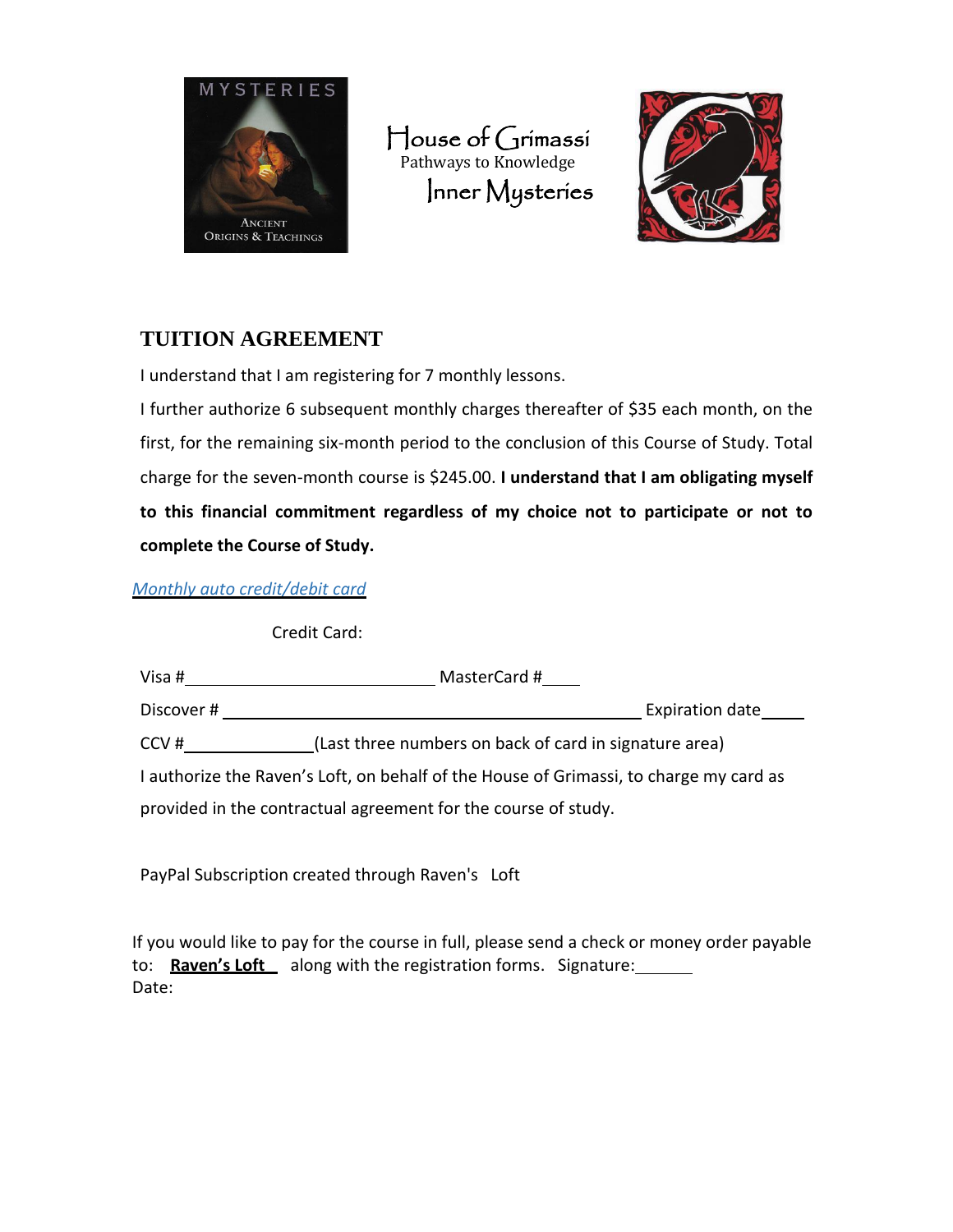



# COPYRIGHT NOTICE (AND AS IT HARM NONE)

Please note that the writings of any author are considered to be "intellectual property." This means that it is his or her creative production. Authors make a living off of their writings just as anyone does from the work they do or the things they produce. When someone copies an author's work in any manner and either gives it away to someone else or resells it, the author is therefore denied his or her rightful payment for the product. In effect this equates to robbing the author of his or her earnings. Such an act is called "intellectual theft" and is harmful to the author because it decreases his or her ability to make a living.

In consideration of this fact, the student must sign this agreement not to reproduce the material contained in this course in any form whatsoever, and not to allow others to do so. This signed form must be returned along with the registration form.

I certify that I have read the copyright notice and agree not to make copies of the course material or allow copies to be made by others in any form or manner whatsoever.

Legal Signature Date

Printed name of student